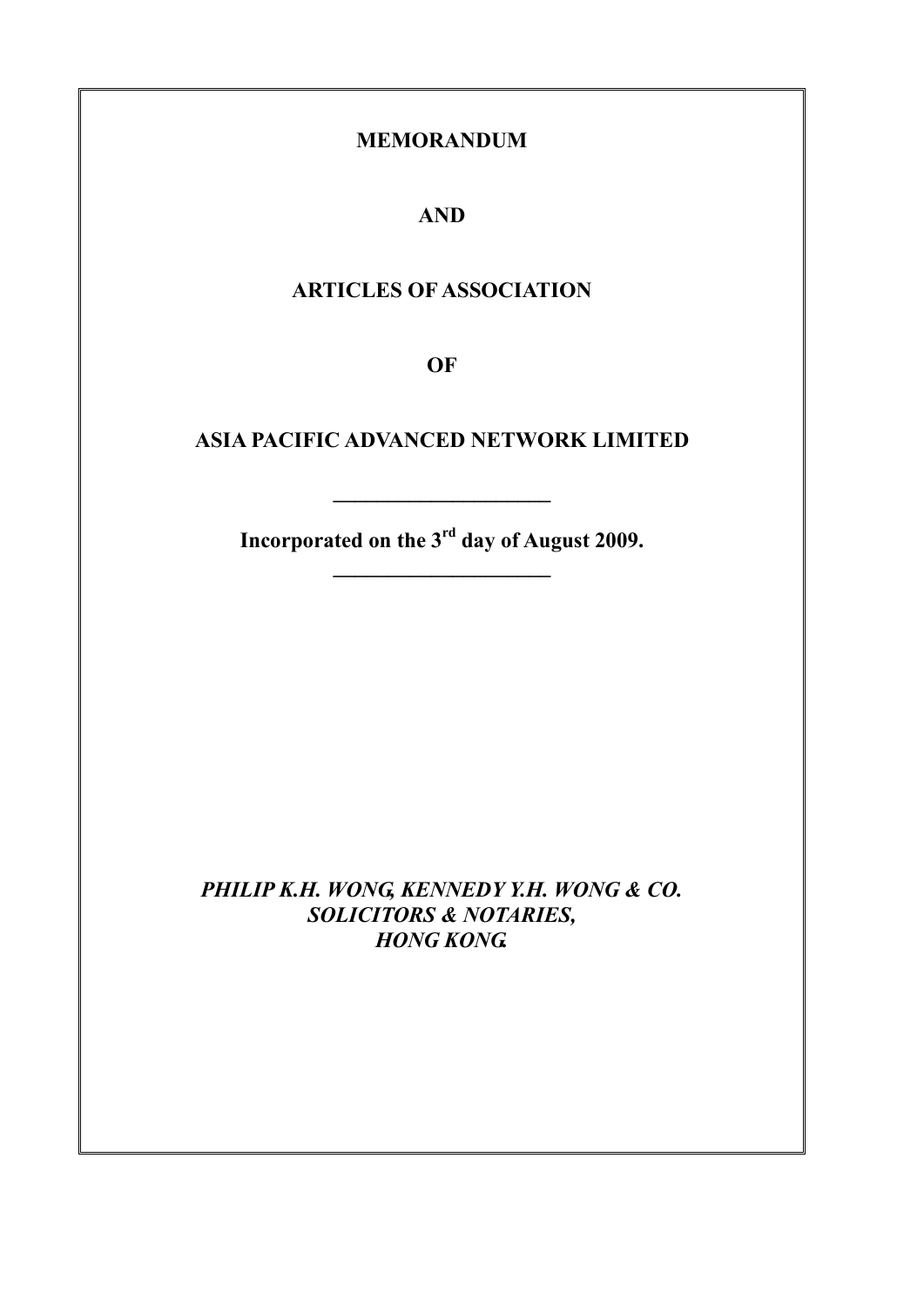## THE COMPANIES ORDINANCE (CHAPTER 32)

**Company Limited by Guarantee and ot having a Share Capital** 

 $\overline{a}$ 

 $\overline{a}$ 

## **MEMORANDUM OF ASSOCIATION**

**OF** 

#### **ASIA PACIFIC ADVANCED NETWORK**

First :- The name of the Company is "ASIA PACIFIC ADVANCED NETWORK LIMITED" (hereinafter referred to as "the Association")

Second :- The Registered Office of the Association will be situated in Hong Kong.

Third :- The objects for which the Association is established are :-

 $\overline{a}$ 

- (1) To co-ordinate and promote network technology developments and advances in network-based applications and services.
- (2) To co-ordinate the development of an advanced networking environment for research and education communities in the Asia-Pacific region.
- (3) To provide a forum for user communities to come together with network engineers to help promote and exploit opportunities to enhance research and education in specific disciplines.
- (4) To encourage and promote regional connectivity and network-enabled collaboration.
- (5) To hold meetings, workshops and conferences relating to network technology development.
- (6) To exchange technical information amongst its community and beyond.
- (7) To arrange and organize education and training workshops.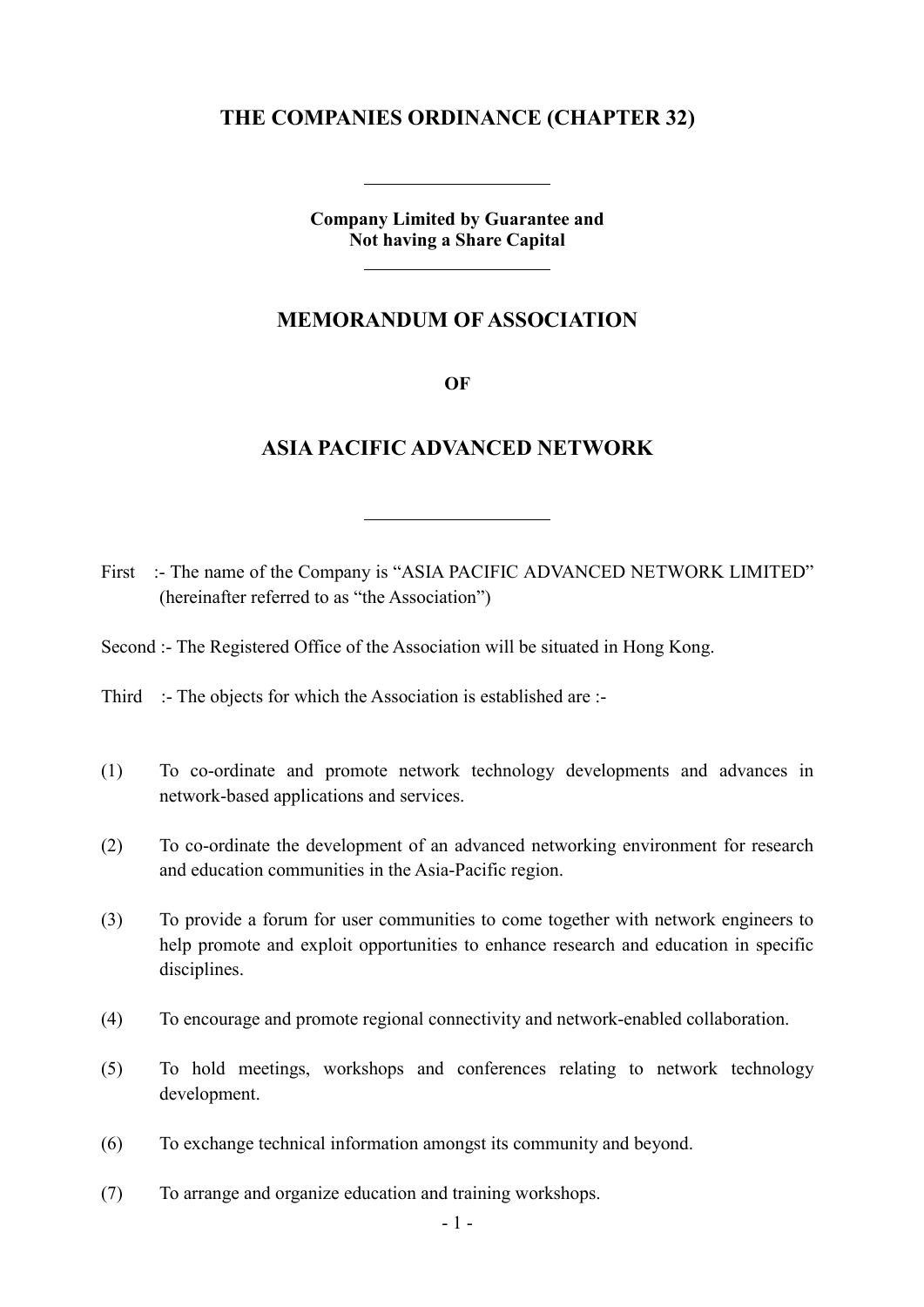- (8) To operate a fellowship program to develop the next generation of network engineers and network leaders in the Asia Pacific region.
- (9) To work closely with interested individuals, organizations and its peer equivalent organizations around the world to further enhance the adoption of and research into advance network applications and technologies.
- (10) To attain the objects of the Association by launching and assisting the fund or material raising activities and accepting any donations, gifts and bequests from any individuals, companies, organizations or associations.
- (11) To organize any non-profit making plans and activities for the promotion of the objects of the Association jointly with local or overseas organizations or associations which objects being similar to those of the Association.
- (12) To apply, register, buy or purchase and safeguard, extend and reorganize all kinds of intellectual or industrial property and scientific technology of the Association and use, exploit, make, test, improve, acquire or permit others to use all such kinds of intellectual or industrial property and scientific technology, and the special permits, guarantee or special permissions solely for the attainment of the objects of the **Association**
- (13) To apply, purchase or acquire the patent, copyright and special permission exclusively or non-exclusively or of limited user right in any way, or to apply, purchase or acquire any information in order to attain the objects of the Association, and to use, exercise, develop or utilize any such property, right or information or grant permission to such property, right or information solely for the attainment of the objects of the Association.
- (14) To make such arrangements with any governments, organizations, companies, corporations or individuals in furtherance of the objects of the Association but not otherwise; to undertake, execute, exercise and follow any laws, rights, privileges, special permissions, trade marks, patent rights and permits from these governments, organizations, companies, corporations or individuals which the Association may think necessary or convenient for the promotion of its objects.
- (15) In furtherance of the objects of the Association but not otherwise, to buy, purchase or hold in whatever manner any shares, stocks, debentures, debenture shares, mortgages, charges, lien or other mortgages to safeguard the benefit of the Association.
- (16) To sell, improve, manage, develop, exchange, let, mortgage, despatch, divide, use or deal with in whatever ways all or any part of the properties and rights of the Association in furtherance of the objects of the Association.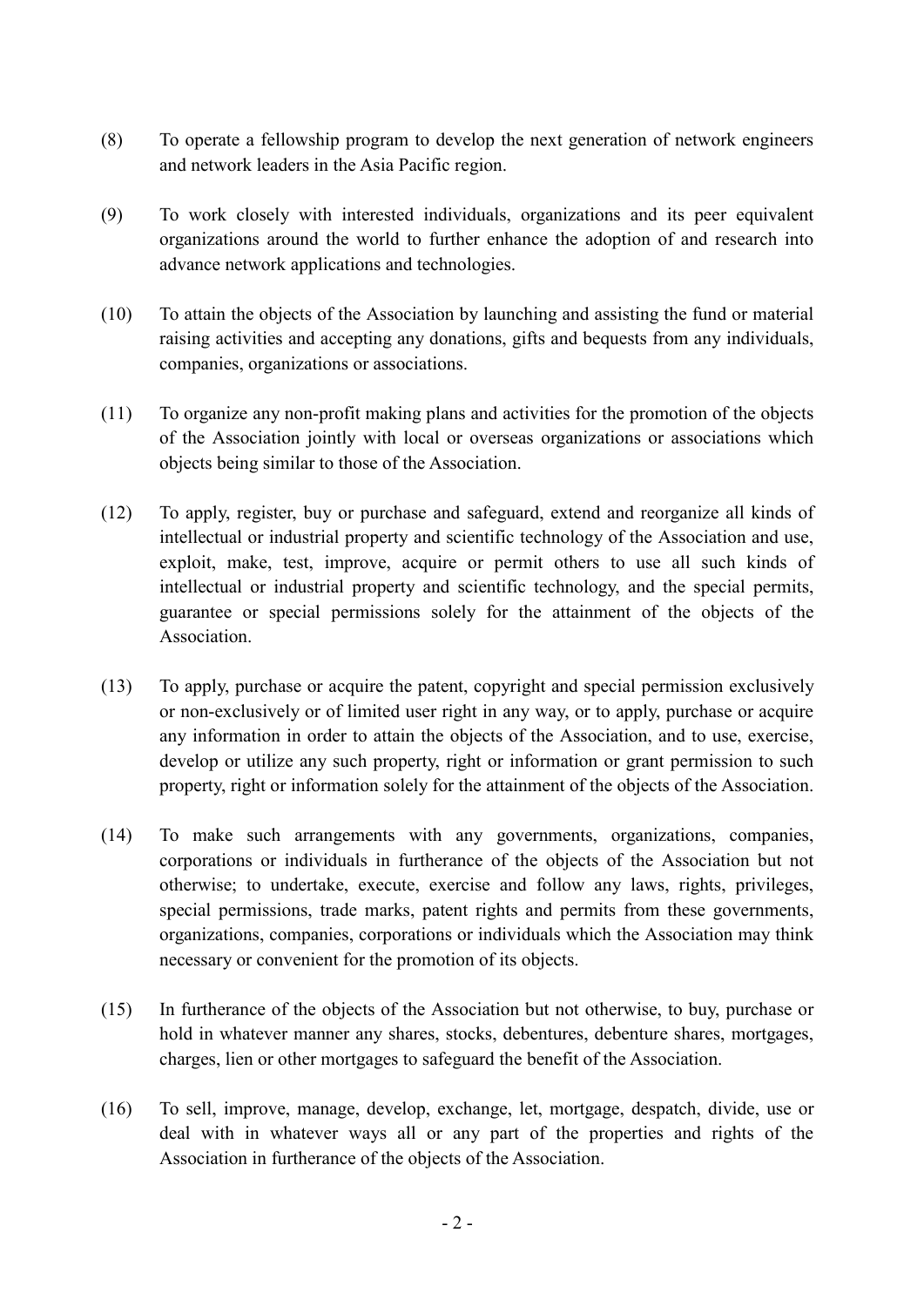- (17) To purchase, or to acquire by other means, sell, exchange, deliver, let, mortgage, change, utilize, handle and deal with all or any of the property assets and rights of the Association, especially securities, debentures, products, special permissions, preferences, contracts, patent rights, annuities, licenses, shares, bonds, insurance policies, claims, benefits and any intangible movable assets solely for the attainment of the objects of the Association.
- (18) To purchase, take on lease, exchange, hire or otherwise acquire any movable or immovable properties and any rights or privileges especially any lands, the demolition or alteration of any buildings and easements when it is necessary in furtherance of the objects of the Association.
- (19) In furtherance of the objects of the Association but not otherwise, to borrow or raise money or secure any payment by such means, conditions and guaranty as the Association may think fit and in particular by mortgages upon all or any of the properties and assets (present and future) of the Association to issue perpetual or time limited debentures in order to purchase, redeem or discharge these securities.
- (20) To send, conclude, accept, endorse, discount, sign and issue promissory notes, money orders, bills of lading, vouchers, debentures which could circulate or exchange.
- (21) To hold land properties or other properties for the benefit or in the name of the Association, or in the form of trust when necessary in furtherance of the objects of the Association.
- (22) To register or acquire acknowledgment of the Association in any country or place outside Hong Kong.
- (23) At all times, by lawful means, processes, or any other lawful procedures to safeguard the reputation or properties of the Association when necessary.
- (24) To apply for any temporary decree and lawful right from the authority for the implement of any objects of the Association, or for the revision of the Memorandum of the Association, or for any purposes which may be considered appropriate. Moreover, to oppose any laws, proposals, litigations, plans, or applications which may be considered either directly or indirectly prejudicial to the benefits of the Association.
- (25) Subject to the restrictions of Clause 4 of this Memorandum of the Association, the Association may give rewards to any individuals or companies who on behalf of the Association or assist the Association to handle administrative matters or promote the objects of the Association.
- (26) To pay out of the Association's funds any solicitors' fees or other fees in respect of the registration and the setting up of the Association.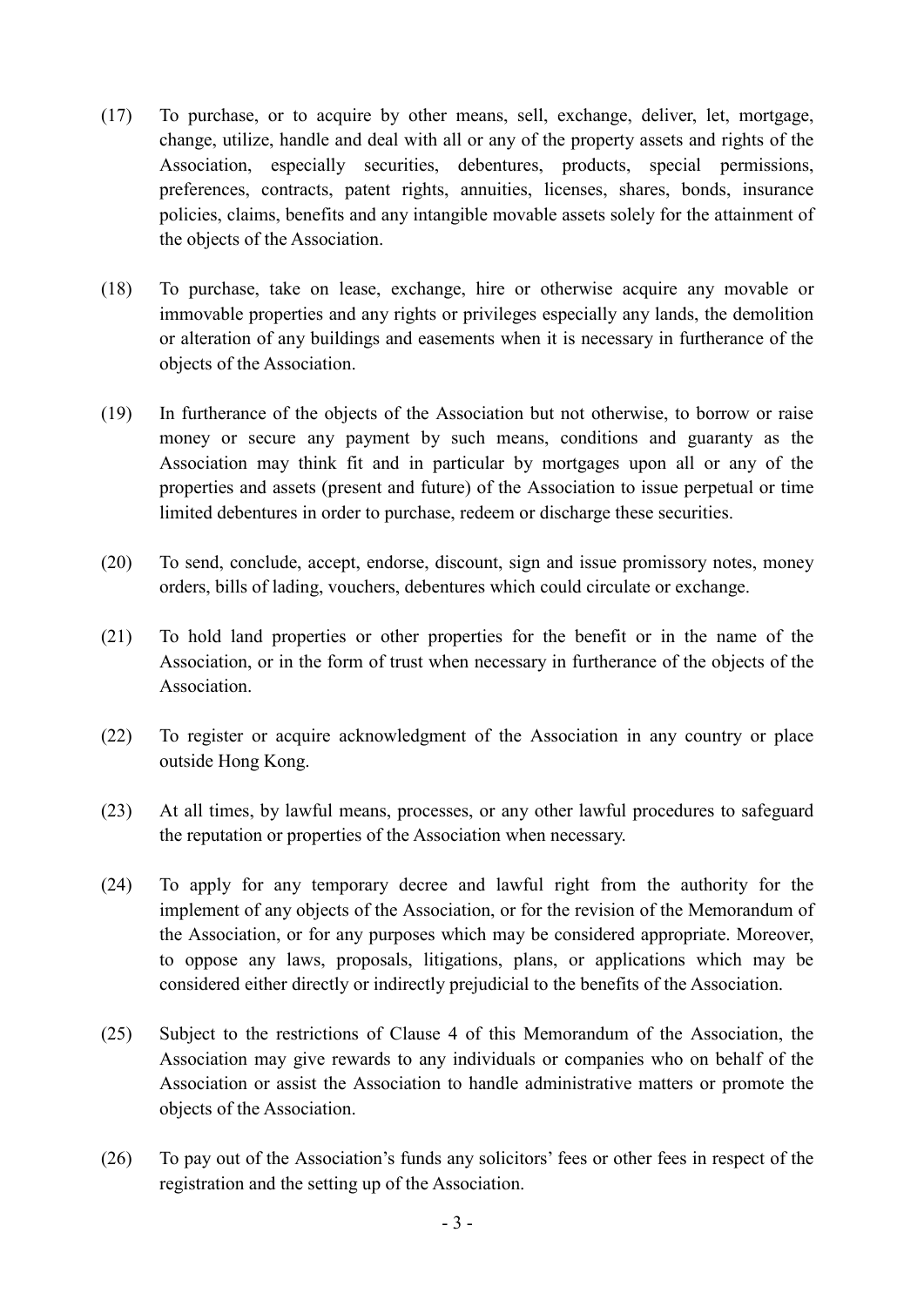- (27) To use the funds of the Association appropriately from time to time in order to attain any of the above objects.
- (28) In furtherance of the objects of the Association but not otherwise, to transact all or any of the above operations in any part of the world as proxy, agent, contractor, trustee or other capacity, or through proxy or agent or other person and either alone or in conjunction with others.
- (29) To carry out all such other lawful things as are incidental or conducive to the attainment of the above objects or any of them,

PROVIDED that :-

- (i) In case the Association shall take or hold any property which may be subject to any trusts, the Association shall only deal with or invest the same in such manner as allowed by law, having regard to such trusts.
- (ii) The objects of the Association shall not extend to the regulation of relations between workers and employers or organizations of workers and organizations of employers.
- (iii) The provisions of powers in the Seventh Schedule of the Companies Ordinance (Chapter 32) are inapplicable in this Memorandum of Association.

Fourth :-

- (1) The income and property of the Association, however derived, should be applied solely towards the promotion of the objects of the Association as set forth in this Memorandum of Association.
- (2) Subject to Sub-Clauses (4) and (5) below, no portion of the income and property of the Association shall be paid or transferred directly or indirectly, by way of dividend, bonus, or otherwise howsoever to the members of the Association.
- (3) No member of the Board of Directors or the governing body of the Association shall be appointed to any salaried office of the Association, or any office of the Association paid by fees and no remuneration or other benefit in money or money's worth (except as provided in Sub-Clause (5) below) shall be given by the Association to any member of the Board of Directors or the governing body.
- (4) Nothing herein shall prevent the payment, in good faith, by the Association of reasonable and proper remuneration to any officer or servant of the Association, or to any member of the Association not being a member of Board of Directors or the governing body of the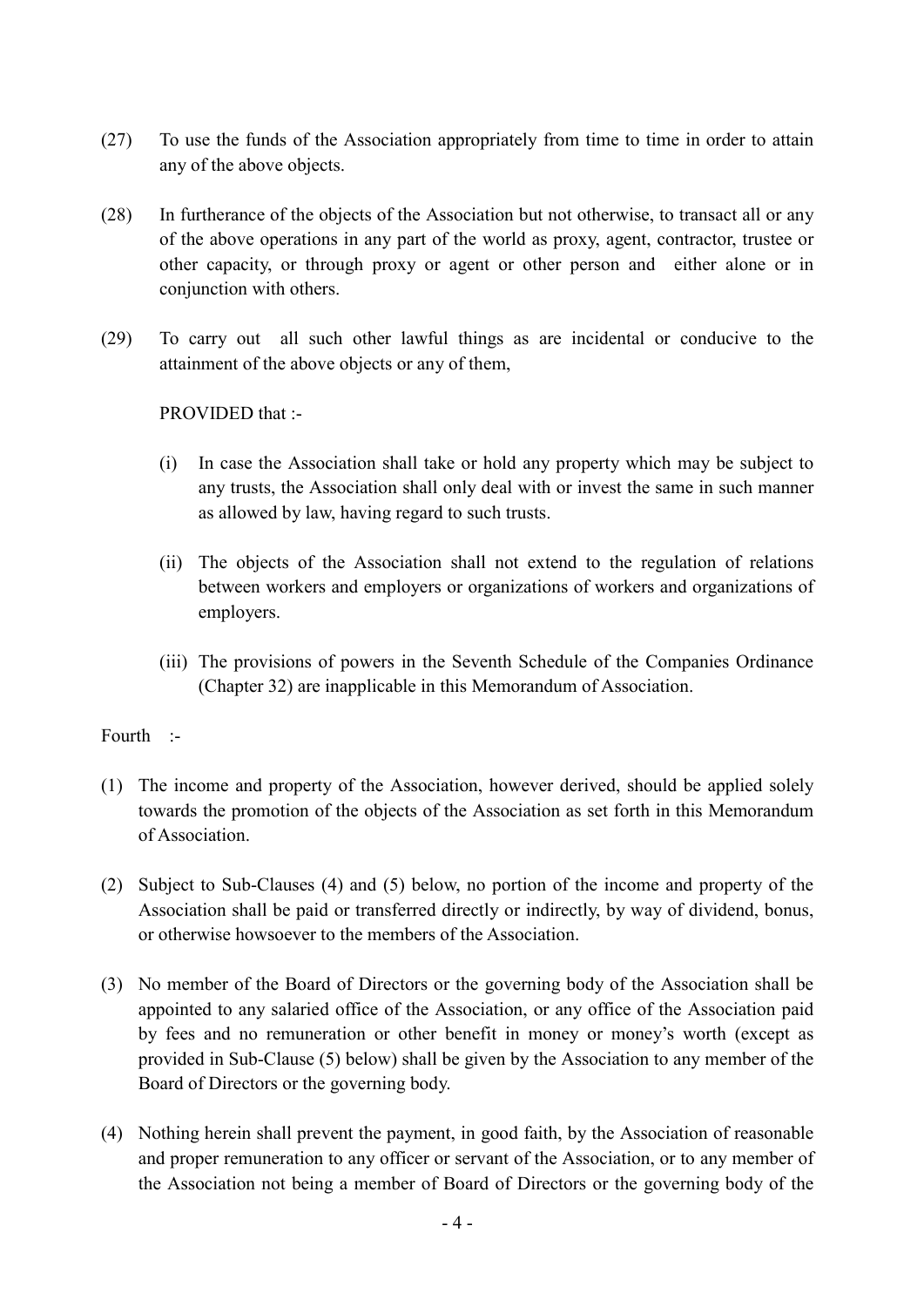Association in return of any services actually rendered to the Association.

- (5) Nothing herein shall prevent the payment, in good faith, by the Association:
	- (a) to any member of its Board of Directors or the governing body of out-of-pocket expenses;
	- (b) of interest on money lent by any member of the Association or its Board of Directors or its governing body at a rate per year not exceeding 2% above the prime rate prescribed for the time being by the Hongkong and Shanghai Banking Corporation Limited for Hong Kong dollars loan;
	- (c) of reasonable and proper rent for premises demised or let by any member of the Association or of its Board of Directors or its governing body; and
	- (d) of remuneration or other benefit in money or money's worth to a body corporate in which a member of the Association or of its Board of Directors or its governing body is interested solely by virtue of being a member of that body corporate by holding not more that one-hundredth part of its capital or controlling not more than one-hundredth part of its votes.
- (6) No person shall be bound to account for any benefit he may receive in respect of any payment properly paid in accordance with Sub-Clauses (4) and (5) above.

Fifth :- The liability of the members is limited.

Sixth :- Every member of the Association undertakes to contribute to the assets of the Association in the event of its being wound up during the time that he is a member, or within one year thereafter, for payment of the debts and liabilities of the Association contracted before the time at which he ceases to be a member, and of the costs, charges and expenses of winding up the same, and for the adjustment of the rights of the contributories amongst themselves, such amount as may be required, not exceeding the sum of One Hundred Hong Kong Dollars.

Seventh :- If upon the winding up of the Association there remains, after the satisfaction of all its debts and liabilities, any property whatsoever, the same shall not be paid to or distributed among the members of the Association, but shall be given or transferred to some other institution or institutions which has or have objects similar to the objects of the Association and which institution or institutions shall prohibit the distribution of its or their income and property amongst its or their members to an extent at least as great as is imposed on the Association under or by virtue of Clause 4 hereof, such institution or institutions to be determined by the members of the Association before the time of dissolution or in default thereof by a Judge of the High Court of Hong Kong Special Administrative Region having jurisdiction in regard to charitable funds; and if and so far as effect cannot be given to the aforesaid provision then to some charitable objects.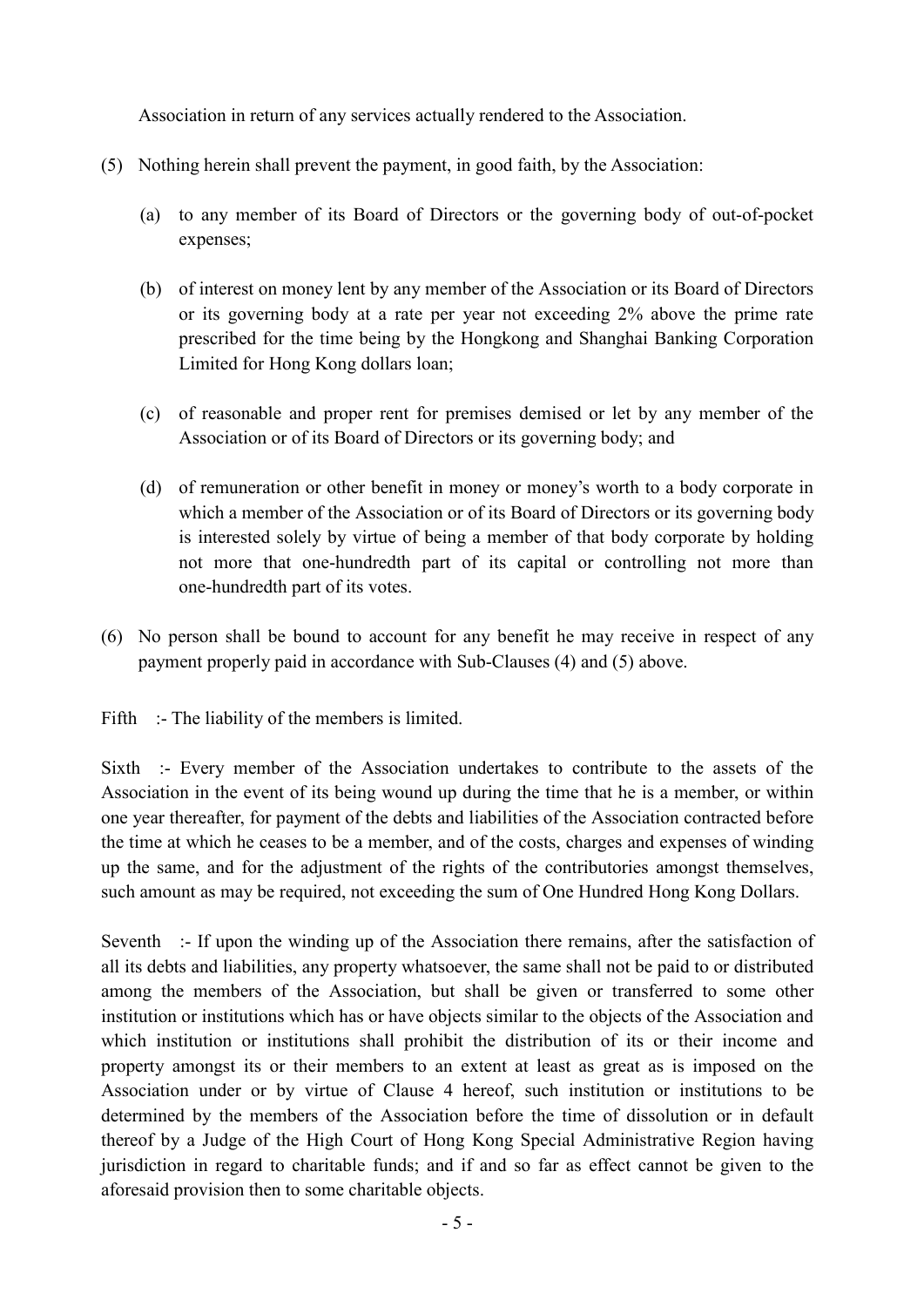WE, the several persons whose names, addresses, and descriptions are given below, wish to form a Company in pursuance of this Memorandum of Association :-

| <b>Names, Addresses and Descriptions of Signatories</b>                                                                           |        |       |  |  |  |
|-----------------------------------------------------------------------------------------------------------------------------------|--------|-------|--|--|--|
| George Millar McLaughlin<br>145 Taylors Creek Road<br>Tarago NSW 2580<br>Australia                                                |        |       |  |  |  |
| Wu Jianping (吳建平)<br>No. 5-3-501 Heqing Yuan<br>Tsinghua University<br>Haidian District, Beijing 100084<br>China PRC<br>Professor |        |       |  |  |  |
| Dated the                                                                                                                         | day of | 2009. |  |  |  |

WITNESS to the above signature :-

Solicitor, Hong Kong SAR  $23^{\text{rd}}$  Floor, Admiralty Centre, Tower II, 18 Harcourt Road, Hong Kong.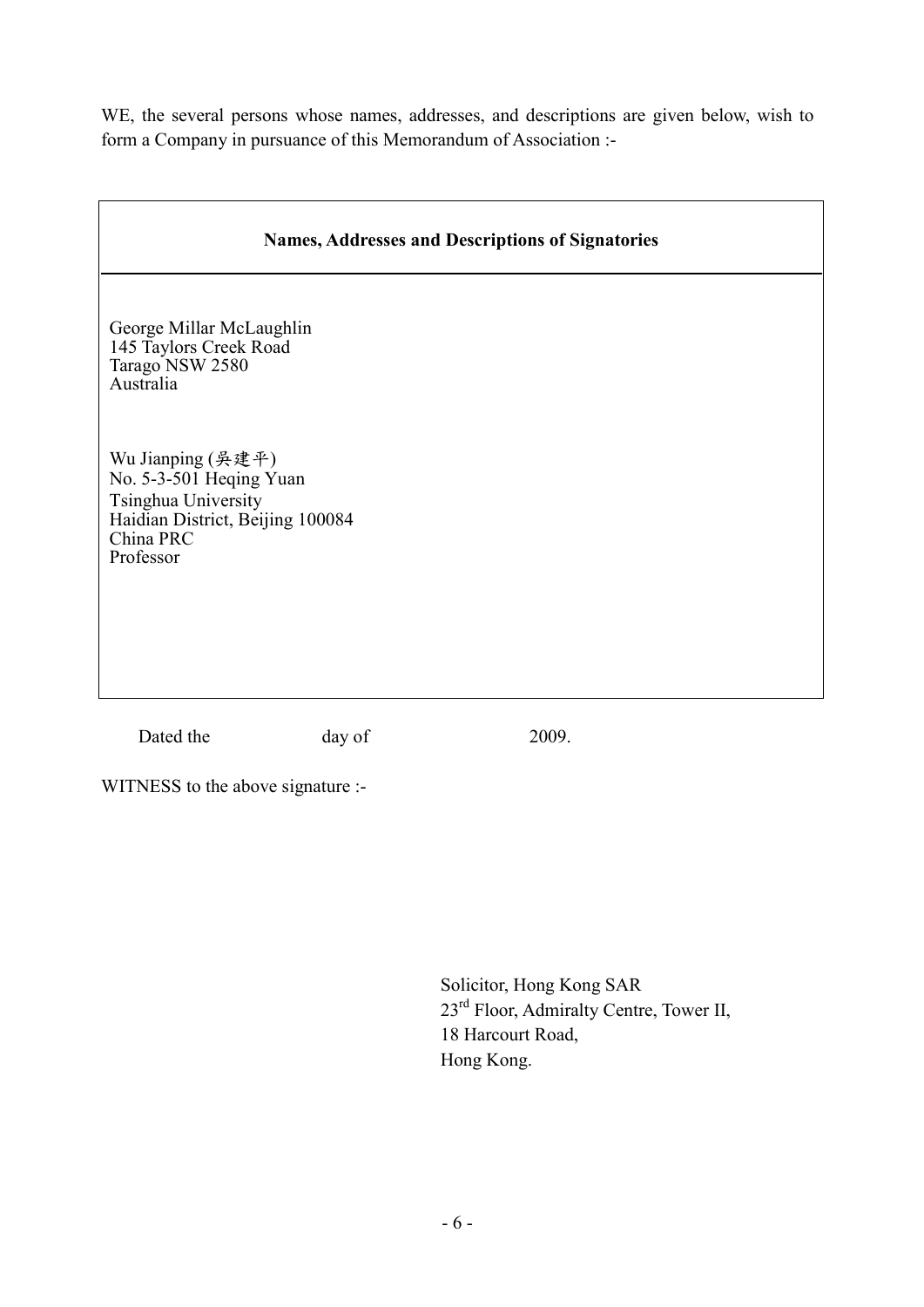# **THE COMPANIES ORDINANCE (CHAPTER 32)**

 $\overline{a}$ 

 $\overline{a}$ 

**Company Limited by Guarantee and ot having a Share Capital** 

## **ARTICLES OF ASSOCIATION**

**OF** 

## **ASIA PACIFIC ADVANCED NETWORK LIMITED**

### **Interpretation**

| 1. | In these Articles, unless there is something in the subject or context inconsistent<br>therewith :- |                                                                                                                                        |  |  |  |  |
|----|-----------------------------------------------------------------------------------------------------|----------------------------------------------------------------------------------------------------------------------------------------|--|--|--|--|
|    | "The Association"                                                                                   | means the association registered as "ASIA PACIFIC<br>ADVANCED NETWORK LIMITED".                                                        |  |  |  |  |
|    | "The Ordinance"                                                                                     | means the Companies Ordinance (Chapter 32) and every<br>statutory modification or re-enactment thereof for the time<br>being in force. |  |  |  |  |
|    | "The Founding<br>Members"                                                                           | means the persons who sign the Memorandum of<br>Association and the Articles of Association of the<br>Association.                     |  |  |  |  |
|    | "Member(s)"                                                                                         | means member(s) of the Association, including Voting and<br>Non-voting members.                                                        |  |  |  |  |
|    | "Directors" or "Board"<br>of Directors"                                                             | means the Directors or Board of Directors of the<br>Association for the time being.                                                    |  |  |  |  |
|    | "The Registered<br>Office"                                                                          | means the registered office of the Association for the time<br>being.                                                                  |  |  |  |  |
|    | "The Seal"                                                                                          | means the Common Seal of the Association.                                                                                              |  |  |  |  |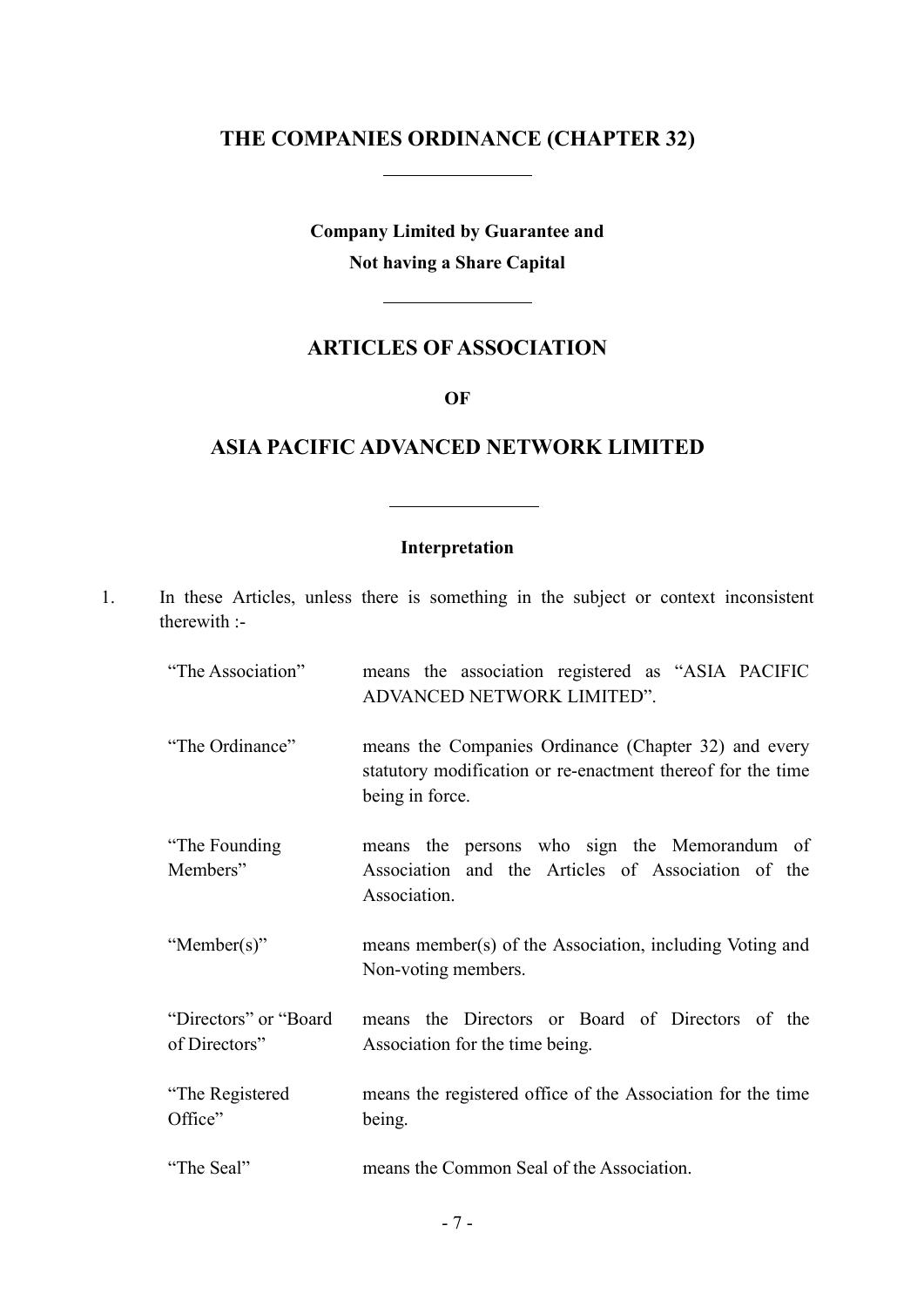| "The Secretary"  | means any person appointed to perform the duties of the<br>secretary of the Association.                                                                                        |  |  |  |  |
|------------------|---------------------------------------------------------------------------------------------------------------------------------------------------------------------------------|--|--|--|--|
| "The Memorandum" | means the Memorandum of Association and every<br>modification thereof for the time being in force.                                                                              |  |  |  |  |
| "The Articles"   | means the Articles of Association and every modification<br>thereof for the time being in force.                                                                                |  |  |  |  |
| "In writing"     | means written or typewritten or printed or partly written or<br>partly typewritten or partly printed including any message<br>received or sent by telegram, telex or facsimile. |  |  |  |  |

Words importing the singular number only shall include the plural number and vice versa.

Words importing the masculine gender shall include the feminine gender.

Words importing the man shall include the company.

Unless the context otherwise requires, expressions defined in the Ordinance or any statutory modification thereof in force at the date at which these regulations become binding on the Association, shall have the meaning so defined.

Any headline in the Articles shall not influence the interpretation of the Article of **Association** 

#### **Object**

2. The Association is established for the purposes expressed in the Memorandum of Association.

#### **Membership**

- 3. For the purpose of registration, the number of members of the Association shall not exceed 100.
- 4. The Association shall consist of Voting Members and Non-voting Members.
- 5. Membership shall be open to those who are interested in the promotion of the objects of the Association.
- 6. Applications shall be made in writing to the Board of Directors signed by the applicant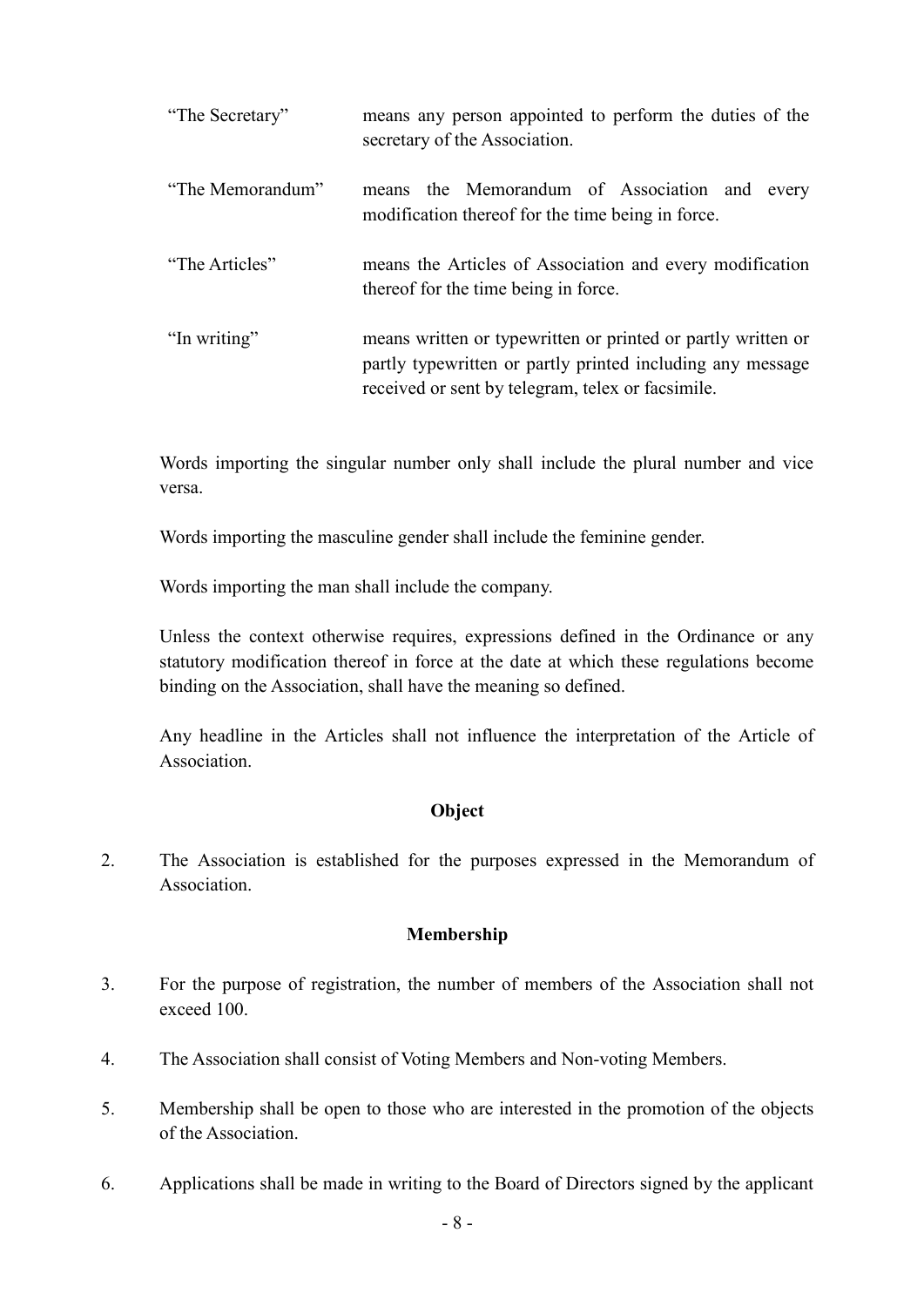in such form as the Board of Directors shall from time to time prescribe or approve, and the Board of Directors shall have absolute discretion to accept or reject any application without assigning any reason therefor.

- 7. Each successful membership applicant shall fall into one of the following membership categories:
	- (a) Voting Member: A person, organization or corporation that comprehensively represents a country's or economy's interests in the fulfilling the objectives of APAN, and that has the support of other persons, organizations or corporations in that country or economy that are stakeholders or beneficiaries in fulfilling the objectives of APAN. There must be only one Voting Member for each country/economy. A Voting Member shall have the right to attend and to speak at all Members' meetings and the right to run for office, nominate or second another for office, and to vote at all elections.
	- (b) Non-voting Member: A person, organization or corporation that has common interests in the objectives of APAN. The categories of Non-voting Members will be determined by the Voting Members. A Non-voting Member shall have the right to attend and to speak at all Members' meetings.
- 8. All Members shall abide by these Articles, the rules, regulations or by-laws of the Association and the decisions made by the Board of Directors.
- 9. Membership fees and the number of votes for Voting Members shall be determined by all Voting Members at the General Meeting.
- 10. Membership fees for Non-voting Members, if applicable, will be determined by all Voting Members at the General Meeting.
- 11. The rights and privileges of a member shall be personal and shall not be transferable by his own action or by operation of law.
- 12. Any Member who wishes to terminate his membership shall notify the Board of Directors in writing.
- 13. The membership of any Member shall be terminated in the following circumstances :
	- (a) a written notice submitted to the Board of Directors; provided that the Board of Directors shall have received the notice not less than one month before the date of expiry of such notice unless the Board of Directors notifies such member of acceptance of shorter notice.
	- (b) the Board of Directors requests any member to terminate his membership on a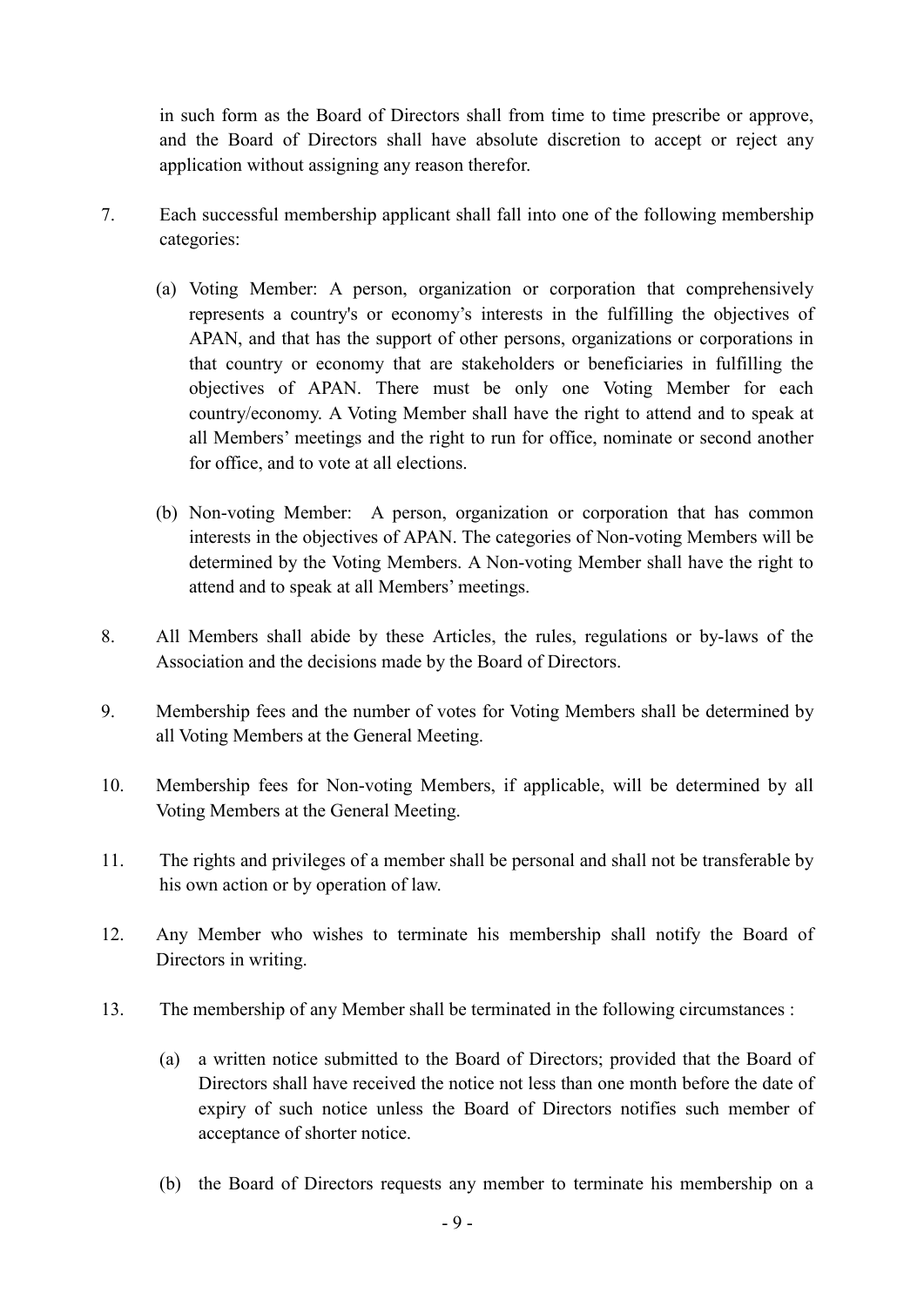definite date, but the Board of Directors should assign reason therefor. And any such member shall have the right to appeal at any general meeting, the decision made at any general meeting shall be final.

(c) Member becomes of unsound mind, convicted of criminal offence, died, becomes bankrupt, making arrangement or composition with his creditors but unable to settle his liabilities.

## **General Meetings**

- 14. The Association shall convene one Annual General Meeting once in every calendar year and shall be declared this meeting in the notice of general meetings as the Annual General Meeting and the Association may hold general meetings other than Annual General Meeting every year. Each Annual General Meeting shall be held within fifteen months after the holding of the last preceding Annual General Meeting, but if the First Annual General Meeting is held within eighteen months from the date of incorporation of the Association, then the Association is not required to hold another Annual General Meeting in the year of incorporation and the year thereafter. The dates and places of the Annual General Meetings shall be determined by the Board of Directors.
- 15. All General Meeting other than Annual General Meeting shall be called Extraordinary General Meetings.
- 16. The Board of Directors may whenever they think fit, convene an Extraordinary General Meeting and determine the time and place of the Extraordinary General Meeting. An Extraordinary General Meeting shall also be convened by the members who have the rights to vote in accordance with Section 113 of the Ordinance.

## **Notice of General Meetings**

- 17. At least Twenty-One days' notice in writing to convene every Annual General Meeting and every General Meeting to pass a Special Resolution, and at least fourteen days' notice in writing to convene every other General Meeting (exclusive in every case both of the day on which it is served or deemed to be served and of the day for which it is given), specifying the place, the day and the hour of meeting and, in the case of special business, the general nature of that business, shall be specified in the notice.
- 18. A General Meeting of the Association shall, notwithstanding that it is called by shorter notice than that specified in Article 17, be deemed to have been duly called if it is so agreed-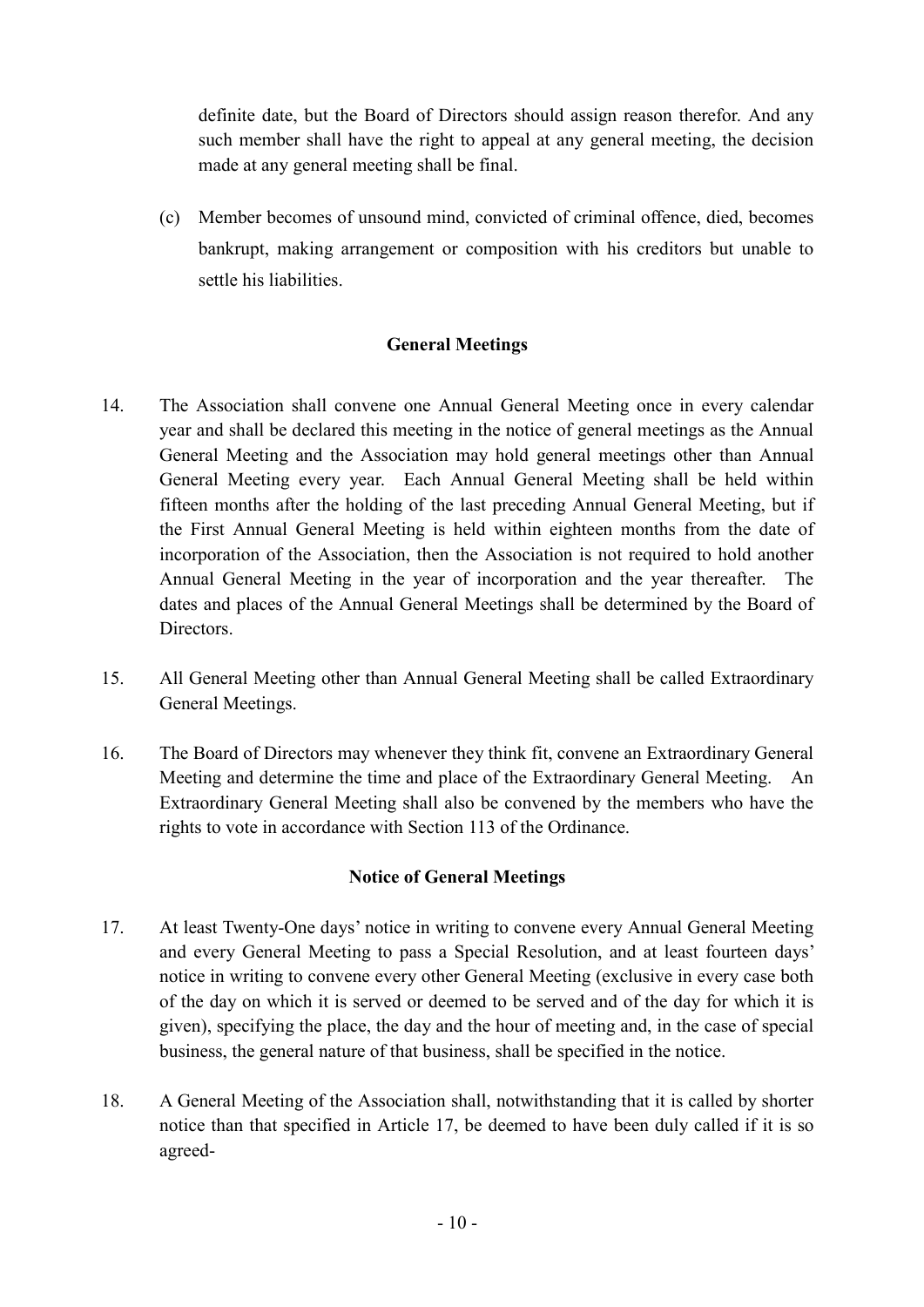- (a) in case of the meeting being an Annual General Meeting, all the members entitled to attend and vote thereat shall agree to the shorter notice than that specified in Article 17; and
- (b) in case any other meeting, by a majority in number of the members having the right to attend and vote agree to the shorter notice than that specified in Article 17, being a majority together representing not less than 95 per cent of the total voting rights of all the members entitled to attend and vote.
- 19. The accidental omission to give notice of a meeting to, or the non-receipt of such notice by, any member who has the right to vote shall not invalidate the proceedings of any meeting.

#### **Proceedings at General Meeting**

- 20. No business shall be transacted at any General Meeting unless a quorum of Members who are entitled to vote thereat is present at the time when the meeting proceeds to business, and continues to be present until the conclusion of the meeting; save as herein otherwise provided, a quorum shall consist of not less than one-half (1/2) of the Voting Members of the Association present personally.
- 21. All business shall be deemed special that is transacted at any Extraordinary General Meeting and all that is transacted at an Annual General Meeting, with the exception of the consideration of the balance sheet, the reports of the Board of Directors and auditors, the election of Directors and the appointment of the auditors and the fixing of their remuneration.
- 22. If within half an hour from the time appointed for the meeting a quorum is not present, the meeting, if convened upon the requisition of members, shall be dissolved, in any other case it shall stand adjourned to the same day in the next week at the same time and place, or other day, time and place that is determined by the Board of Directors and if at the adjourned meeting a quorum is not present within half an hour, all members present who are entitled to vote thereat shall be a quorum.
- 23. The Chairman (if any) or the Vice-Chairman (if any) of the Board of Directors shall preside as Chairman at every General Meeting of the Association. If there are no such posts, or at any meeting the Chairman or Vice-Chairman of the Board of Directors shall not be present within fifteen minutes after the time appointed for holding the meeting, or if they shall have previously notified the Association of their intention of not being the Chairman of the meeting, the Directors present shall choose one of the Directors to preside. If there is only one of the Directors present in the meeting, then he shall be the Chairman of the meeting. If no Director presents in the meeting, or the Directors present shall have previously notified the Association of their intention of not being the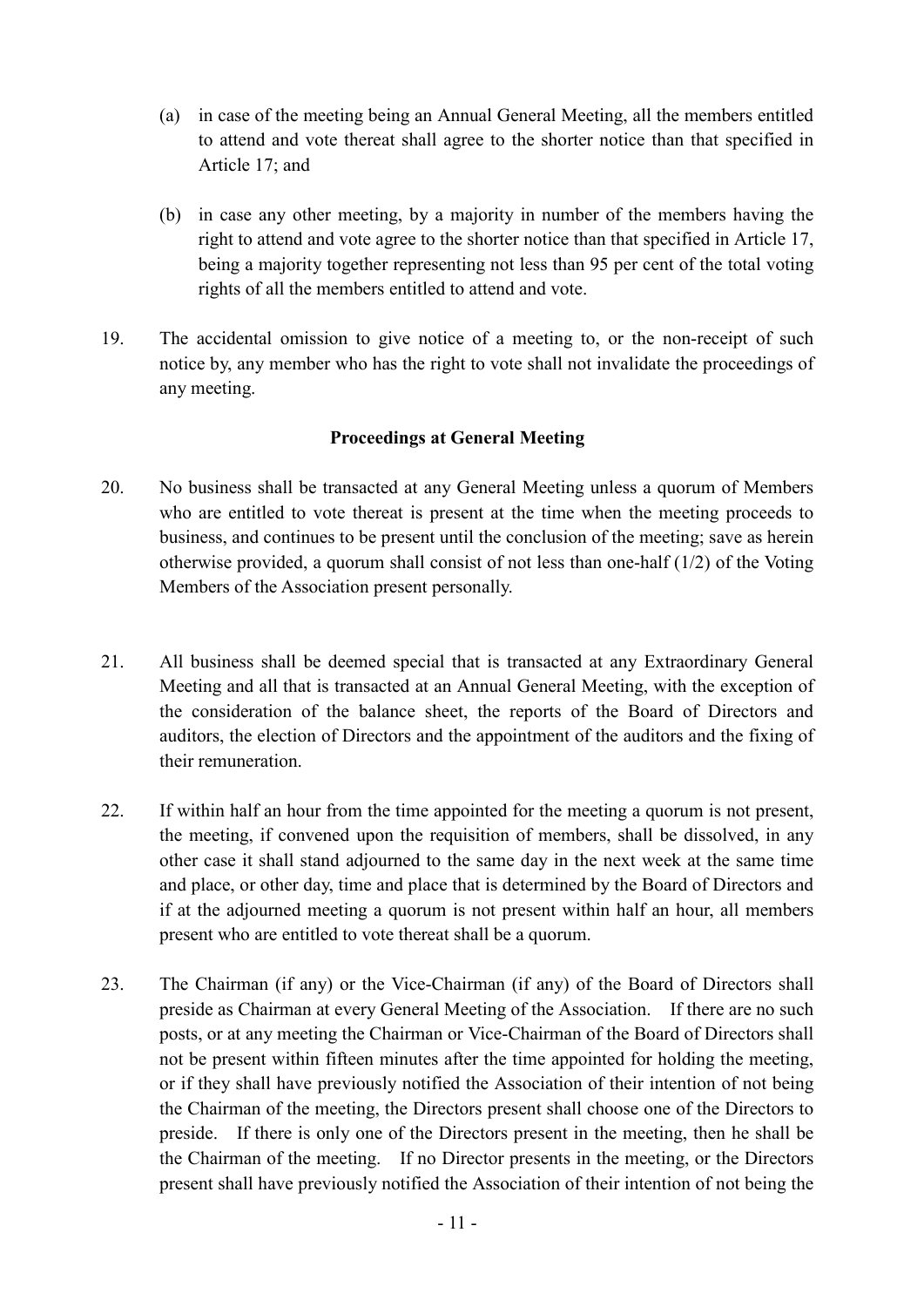Chairman of the meeting, the members present who are entitled to vote shall choose one of their member to preside.

24. The Chairman may with the consent of any meeting at which a quorum is present (and shall if so directed by the meeting) adjourn the meeting from time to time and from place to place, but no business shall be transacted at any adjourned meeting other than the business left unfinished at the meeting from which the adjournment took place. When a meeting is adjourned for thirty days or more or indefinite duration, notice of the adjourned meeting shall be given. Save as aforesaid it shall not be necessary to give any notice of an adjournment or of the business to be transacted at an adjourned meeting. When the meeting is adjourned indefinitely, the Board of Directors shall be entitled to determine the date, time and place of the adjourned meeting.

#### **Votes of Members**

- 25. All Voting Members shall have the right to receive any notice of General Meeting and vote at the meeting.
- 26. Voting Members shall have the number of votes as determined under Article 9. At any General Meeting a resolution put to the vote of the meeting shall be decided on a show of hands, unless a poll is (before or on the declaration of the result of the show of hands) demanded by :
	- (a) the Chairman of the General Meeting; or
	- (b) at least two Members present in person or by proxy entitled to vote; or
	- (c) make up not less than 10 per cent of the total voting power of all of the Members who are entitled to vote, and one or several such members who present in person or by proxy.

Unless a poll is so demanded, a declaration by the Chairman that a resolution has, on a show of hands, been carried or carried unanimously, or by a particular majority, or lost, and an entry to that effect in the book of the proceedings of the Association, shall be conclusive evidence of the fact, without proof of the number or proportion of the votes recorded in favor of, or against, that resolution.

- 27. Unless there are other stipulations stated in Article 29, when a poll is demanded, the poll shall be taken in accordance with the specified time and form ordered by the Chairman, the result of the poll shall be deemed to be the resolution which is made by the demand of a poll.
- 28. No matter whether the questions in the meeting are decided by a show of hands or by poll, the Chairman shall be entitled to a second or casting vote in case of an equality of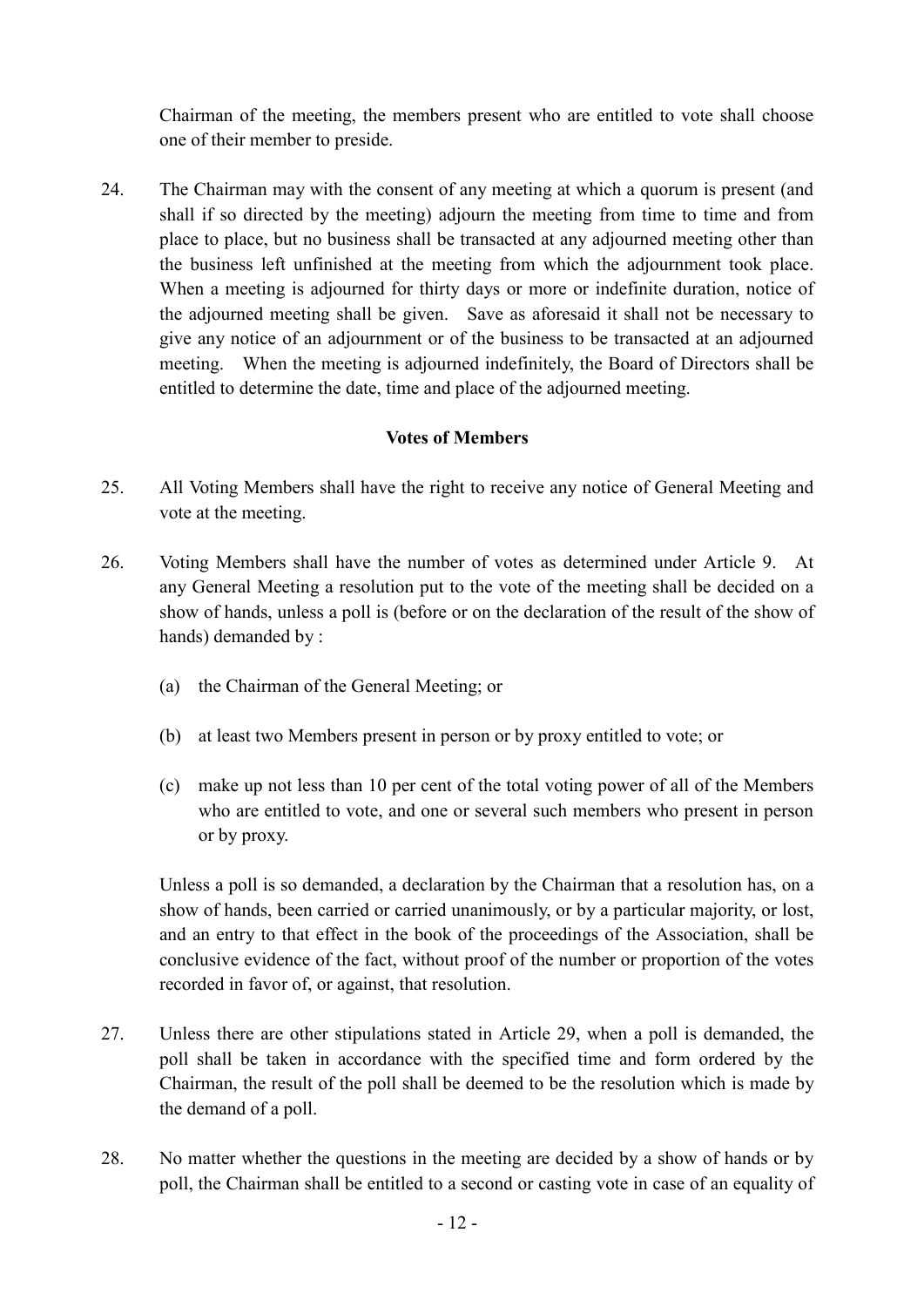votes.

- 29. A poll demanded on the election of a Chairman of the meeting, or on a question of adjournment, shall be taken forthwith.
- 30. Under the restriction of the Ordinance, a resolution in writing signed by all persons for the time being entitled to receive notice of and to attend and vote at any General Meetings shall be treated as a resolution duly passed at a General Meeting and, where relevant, as a special resolution so passed. Any such resolution shall be deemed to have been passed at a meeting held on the date on which it is signed by the last member to sign, and where the resolution states a date as being the date of his signature thereof by any member the statement shall be prima facie evidence that it was signed by him on that date.
- 31. Any corporation which is a Voting Member of the Association may by resolution of its directors or other governing body authorize such person as it thinks fit to act as its representative at any meeting of the company or of any class of members of the company, and the person so authorized shall be entitled to exercise the same powers on behalf of the corporation which he represents as that corporation could exercise if it were a Voting Member of the Association.

#### **Proxies**

- 32. The proxies shall not need to be the member of the Association.
- 33. The instrument appointing a proxy shall be signed by the appointor or the attorney of the appointor. If the appointor is a corporation, then the instrument appointing a proxy shall be affixed the seal or signed by a director of the corporation or the official attorney.
- 34. The instrument appointing a proxy and the power of attorney or other authority under which it is signed or the power of attorney or authority being verified by a notary public or a copy of that power of attorney or authority shall be deposited at the office or any place within Hong Kong where it is specified as the place to keep these instrument in the notice of the meeting not less than forty-eight hours before the time appointed for holding the meeting or adjourned meeting at which the person named in the instrument proposes to vote, and in default the instrument of proxy shall not be treated as valid.
- 35. The instrument appointing a proxy shall be deemed to confer authority to demand or participate in demanding a poll.
- 36. An instrument appointing a proxy shall be in the following form or as near thereto as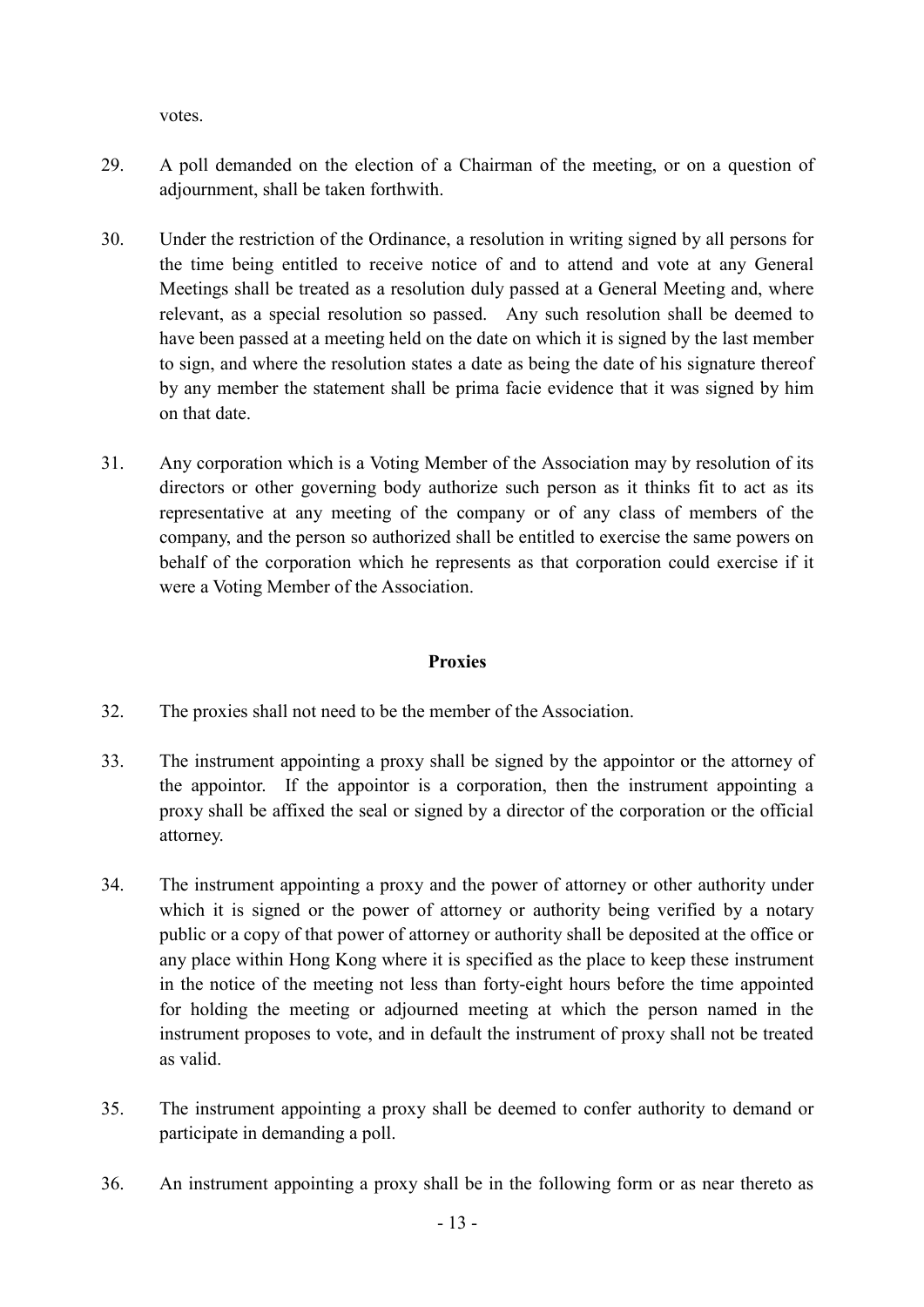circumstances will admit or forms that are admitted by the Board of Directors :-

## **ASIA PACIFIC ADVANCED NETWORK LIMITED**

I / WE

of

a member who is entitled to vote of the above-named Association hereby appoint

| of                                                                             |        |     |                   |
|--------------------------------------------------------------------------------|--------|-----|-------------------|
| or failing him                                                                 |        |     |                   |
| of                                                                             |        |     |                   |
| to vote for me and on my behalf at the Annual General Meeting or Extraordinary |        |     |                   |
| General Meeting (as the case may be) to be held on the<br>200                  |        |     | day <sub>o1</sub> |
| and at any adjournment thereof.                                                |        |     |                   |
| As witness my hand this                                                        | day of | 200 |                   |

37. A vote given in accordance with the terms of an instrument of proxy shall be valid notwithstanding the previous death or insanity of the principal or revocation of the proxy or the limits of authority of the instrument appointing the proxy, provided that no intimation in writing of the death, insanity or revocation or the limits of authority as aforesaid shall have been received at the office twenty-four hours before the commencement of the meeting or adjourned meeting at which the proxy is used.

#### **Board of Directors**

- 38. Until otherwise determined in the General Meeting of the Association, the number of Directors shall be not be less than 3. The Founding Members of the Association shall be the first Directors.
- 39. Save and except the first Directors of the Associations, all other Directors shall be elected at the Annual General Meeting.

#### **Power of the Directors**

40. The operation of the Association shall be managed by the Directors, the Directors may pay for all fees incurred for the establishment or registration of the Association, the Directors may exercise all such powers of the Association and do on behalf of the Association all such acts as may be exercised and done by the Association and as are not by statutes or by these Articles required to be exercised or done by the Association in General Meeting subject nevertheless to any regulations of the Articles, to the provisions of the Ordinance for the time being in force and affecting the Association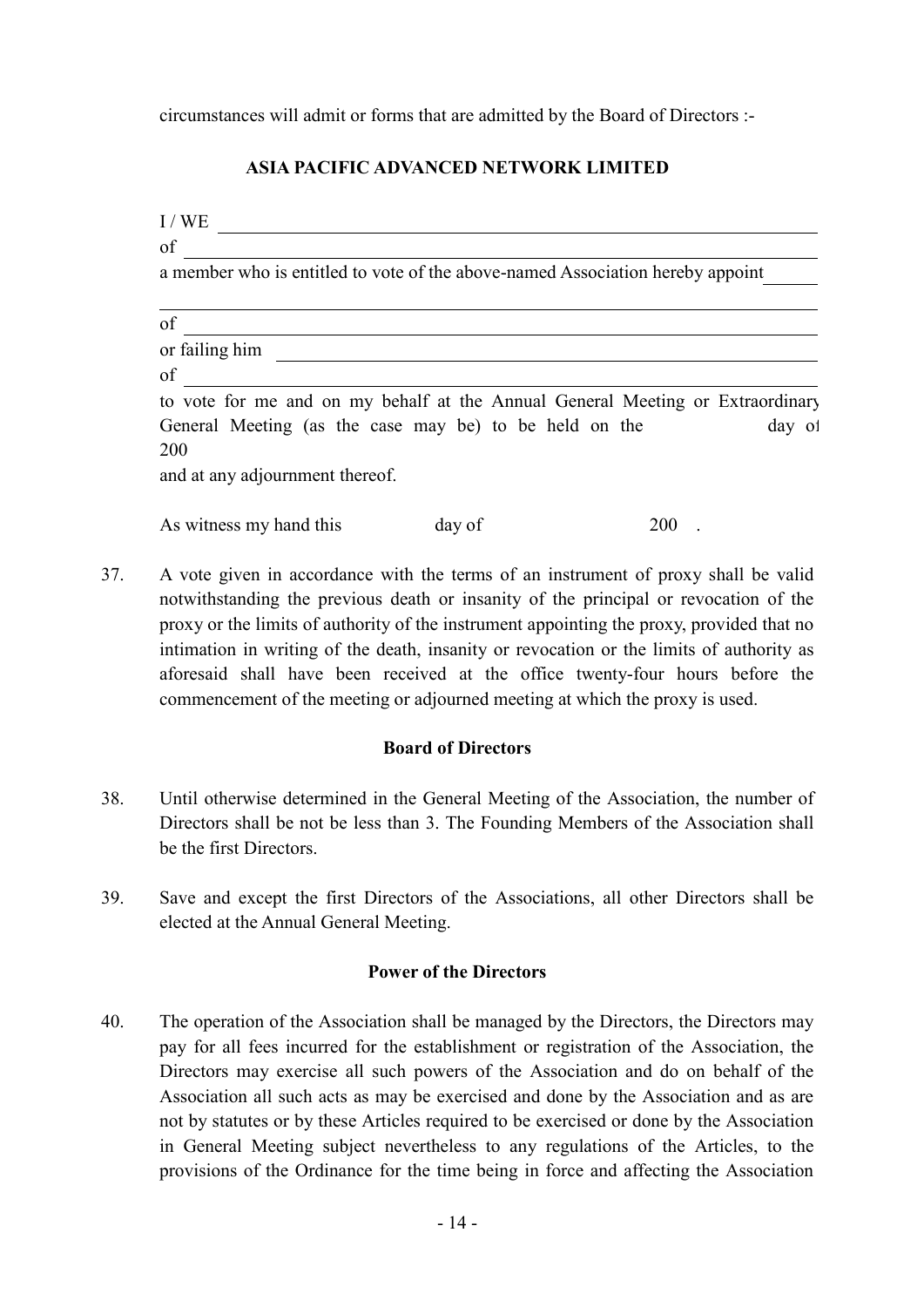and to such regulations being not inconsistent with the aforesaid regulations or provisions as may be prescribed by the Association in General Meeting, but no regulation made by the Association in General Meeting shall invalidate any prior act of the Association which would have been valid if such regulation had not been made.

- 41. The Directors shall have power to appoint contractors, managers, solicitors, accountants, bankers, agents, fund managers, clerks, workers, employees, servants or other agents to carry on all or any of the affairs of the Association stated in the Articles or the Directors are permitted to carry on including collecting and paying money.
- 42. The Directors shall have power at any time to appoint by powers of attorney or other instruments any person or body of persons to be the attorney or attorneys of the Association with such powers, authorities and discretions and for such period and subject such conditions as they may think fit (providing not exceed the authority of the Board of Directors stipulated in the Articles); and in these powers of attorneys the Board may include such provision which the Board of Directors may think fit to safeguard and for the convenience of those third parties having dealing with these attorneys and the Board of Directors may authorize any these attorneys to delegate all or any of his powers, authorities and discretions.
- 43. All cheques, promissory notes, banker's draft, draft and other negotiable instruments, and all receipts of payment to the Association shall be signed, given, accepted, endorsed or executed in such other way (as the case may be) to be resolved from time to time by the Board of Directors.
- 44. The Board of Directors shall have power to exercise all the borrowing powers of the Association and in order to guarantee all the debts, liabilities or obligations of the Association, the Board of Directors shall have power to exercise all the power to mortgage or charge the operation, or property of the Association and any part hereof and shall also have power to issue debenture.

The Association shall keep a proper record of those mortgages or charges of the property of the Association as security and register the above-mentioned mortgages or charges in such record in accordance with the provisions of the Ordinance.

#### **Disqualification of Directors**

- 45. The office of a Director shall be vacated, if the Director :
	- (a) takes any other profitable posts in the Association; or
	- (b) becomes bankrupt or makes any arrangement or composition with his creditors generally; or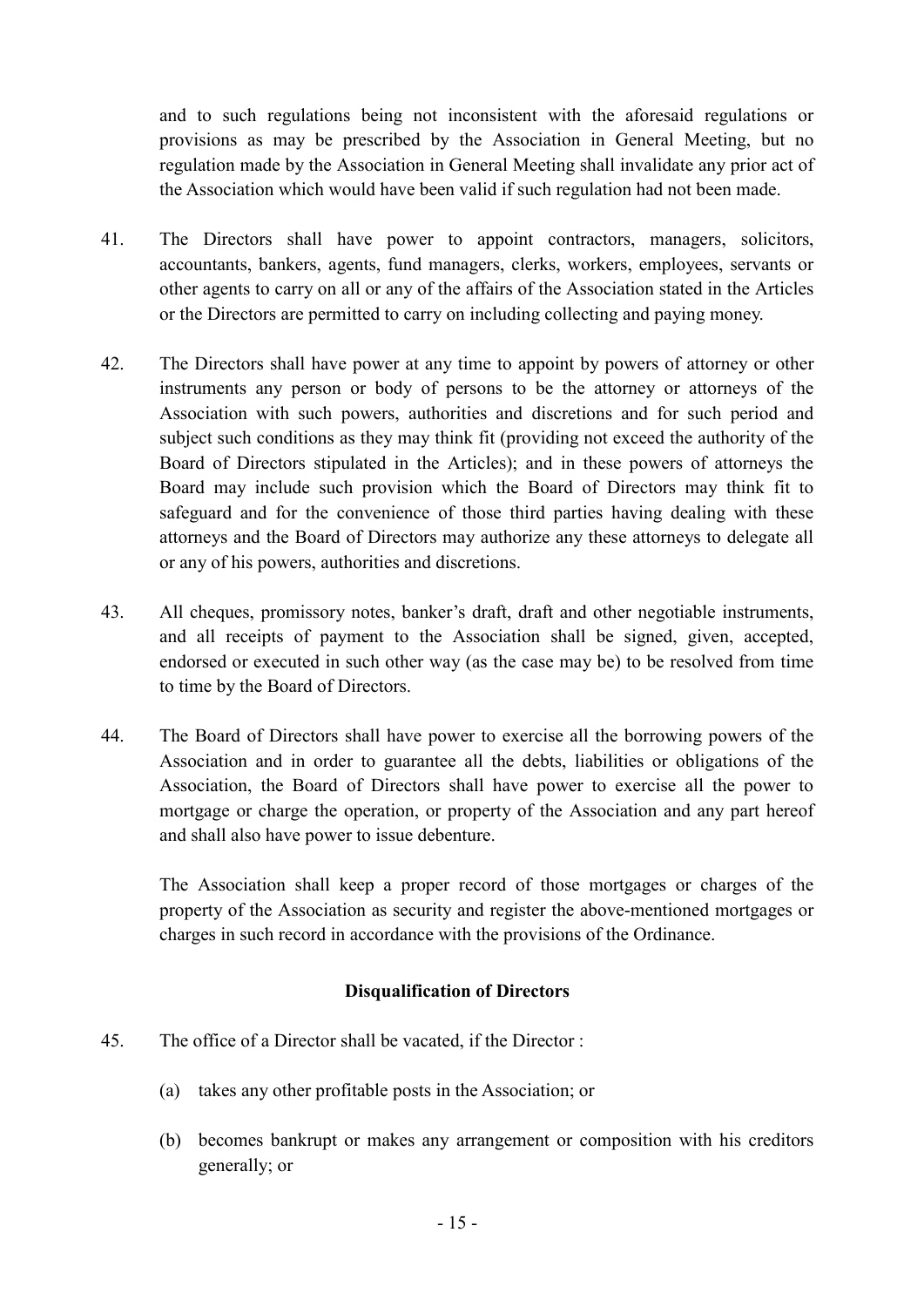- (c) becomes prohibited from being a director by reason of any order made under the Ordinance; or
- (d) becomes of unsound mind; or
- (e) resigns his office by notice in writing to the Association; or
- (f) is absent from all the meetings that he should attend within six months without the consent of the Board of Directors; or
- (g) is asked to leave his office at the definite date by the Board of Directors; or
- (h) is directly or indirectly interested in any contract with the Association (that contract is a material contract in the affairs of the Association) and his interest is of crucial importance and fails to disclose the nature of his interest in manner required by Section 162 of the Ordinance.

## **Interest of a Director**

46. If any Director who is directly or indirectly interested in any contract, he shall declare the nature of his interest at the first meeting of the Board of Directors at which the contract is considered. If the interest is acquired after that meeting, he shall declare his interest at the earliest meeting of the Board of Directors in the near future.

Any Director who strictly complies with the terms of this article, may enter into a contract with the Association or proceed with the transaction, and shall not lose his qualification of being a Director because of these contracts or transactions, he shall have no need to account for his profit which gained from these contracts or transactions to the Association because he is a Director.

Any Director shall not be entitled to vote on any question in respect of any contract which a Director has interest in it or any matter arised from it, if he casts his vote, his vote shall not be counted and he shall also not be counted in calculating the quorum of the Board of Directors.

## **Change of the numbers of Directors and rotation of Directors**

- 47. The number of Directors may be increased or decreased by Ordinary Resolution in the General Meeting.
- 48. If there is any vacancy in the Board of Directors, the Directors in offices shall still exercise their powers, but if the number of Directors falls less than the minimum number stipulated in the Articles, the Directors in offices shall not act for any purposes other than convening General Meeting.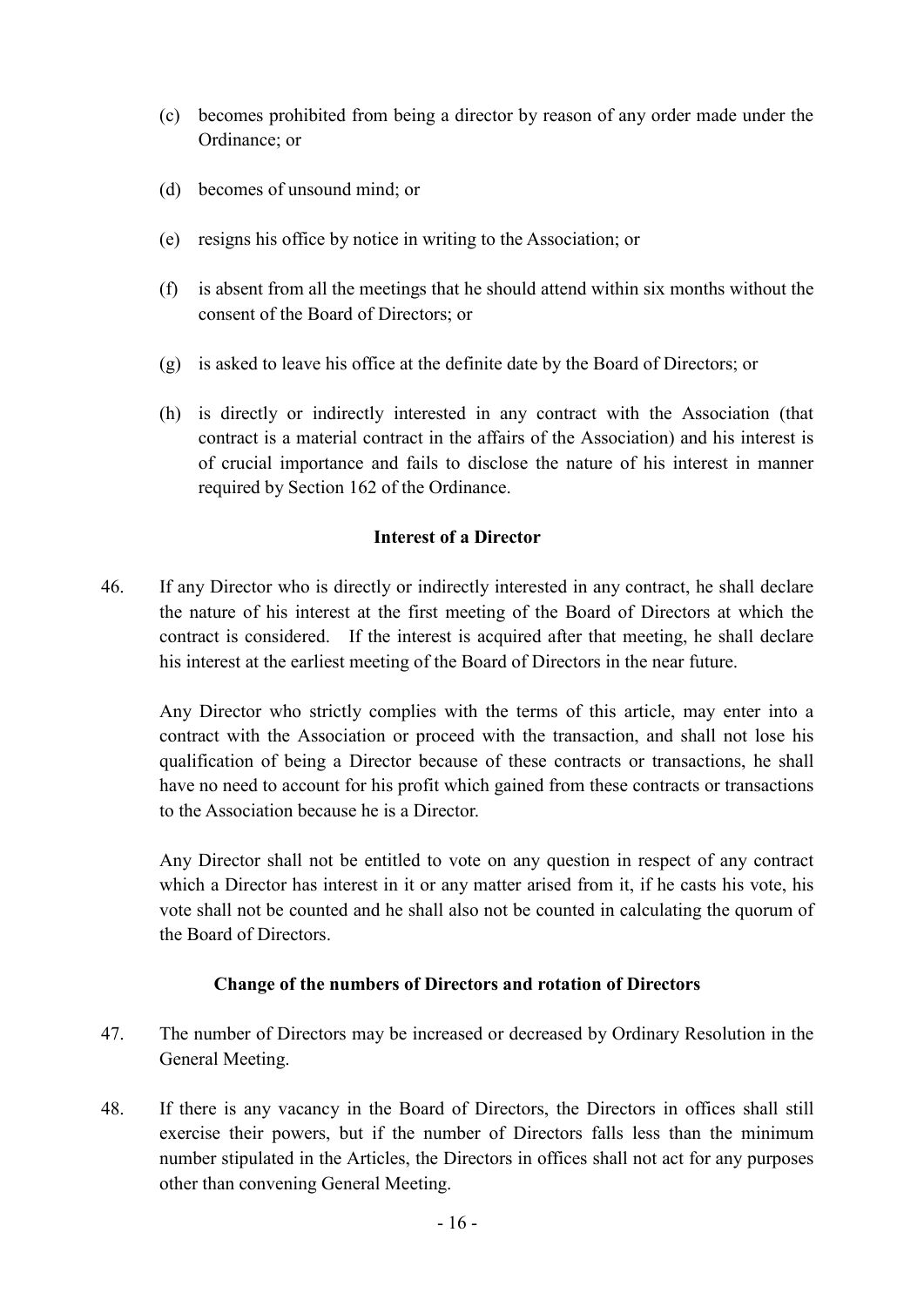- 49. Except the first Directors, the Director shall hold office for a term of two years.
- 50. For the first Directors, 2 of them shall serve a term of 1 year while the remaining 3 of them shall serve a term of 2 years.
- 51. The Members who are entitled to vote may by Special Resolution remove any Director in the General Meeting before the expiration of his term of office and may appoint another qualified person to fill the vacancy. In respect of the date of retirement of the qualified person who fills the vacancy, it is deemed that such qualified person is appointed as if he was appointed at the date when his predecessor was last elected.

## **Proceedings of the Directors**

- 52. The Directors may, if they think fit, convene any meeting to transact any business, to adjourn any meeting and conduct any meeting in any other manners. The quorum necessary for the transaction of the business of the Board of Directors may be decided by the Directors. Unless there are other stipulations, the quorum of the meeting of the Board of Directors shall be more than 50% of the total number of Directors.
- 53. Questions arising at the meeting of the Board of Directors shall be decided by a majority of votes. In case of equality of votes the Chairman shall have a second or casting vote.
- 54. The members of the Board of Directors or the secretary may under the requisition of the Directors convene any meeting of the Board of Directors at any time. The notice of meeting shall be distributed seven days in advance of the meeting held, unless agreed by all Directors that there is no need to issue the notice within the time limit.
- 55. The Directors may elect one of the Directors to become the Chairman of the Directors and decide his term of office, but if no Chairman has yet been elected, or if at any meeting the Chairman shall not present within fifteen minutes after the time appointed, those Directors present shall choose from their member one Director to be the Chairman of the meeting.
- 56. Any written resolution that are signed by all of the Directors who are entitled to receive the notice of the meeting of the Board of Directors shall be deemed the valid resolution that is passed in the meeting of the Board of Directors.

## **Minutes**

57. The Director shall cause the following matters to be recorded in books provided for such purposes :-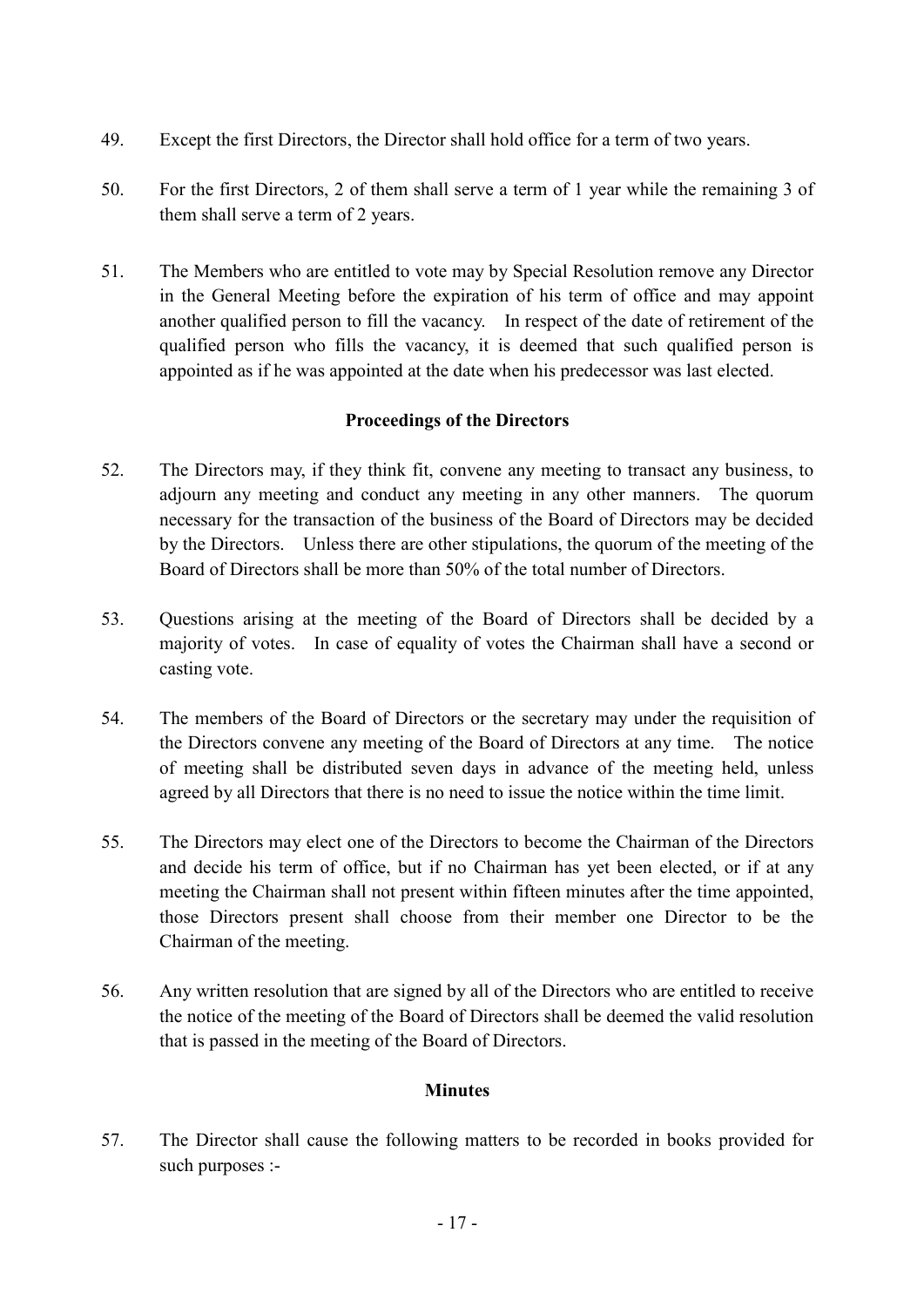- (a) all appointments of the Directors and senior staff;
- (b) the names of the Directors and Directors' Representatives present at every Board Meeting and Committee Meeting;
- (c) all resolutions and proceedings of the meetings of the Association, Board of Directors and Committee.

#### **The Seal**

- 58. The Board of Directors shall be responsible for the safe custody of the Seal of the Association and making measures regarding the use of the Seal. The use of the Seal must be with the consent of the Board of Directors. Every instrument affixed with the Seal of the Association shall be signed by one of the Directors and the Secretary or any person who is assigned by the Board of Directors for such purpose.
- 59. The Association shall exercise all the authorities under Section 35 of the Ordinance and these authorities shall be exercised by the Board of Directors.

#### **Secretary**

60. The Board of Directors shall appoint a Secretary for such term of office, remuneration and conditions as the Board of Directors think fit. Any Secretary so appointed may be removed by the Board of Directors.

#### **Accounts**

- 61. The Directors shall cause proper books of account to be kept with respect to :-
	- (a) sums of money received and expended by the Association and the matters in respect of which the receipt and expenditure takes place; and
	- (b) all the sales and purchases of the Association; and
	- (c) the assets and liabilities of the Association; and
	- (d) all entries which can show the state of affairs of the Association.

If the above-mentioned accounts is not kept to truly reflect the state of affairs of the Association and interpret the transactions which has been done, it shall not be deemed proper books of account have been kept in respect of the above matters.

62. The Board of Directors shall, from time to time, cause Income and Expenditure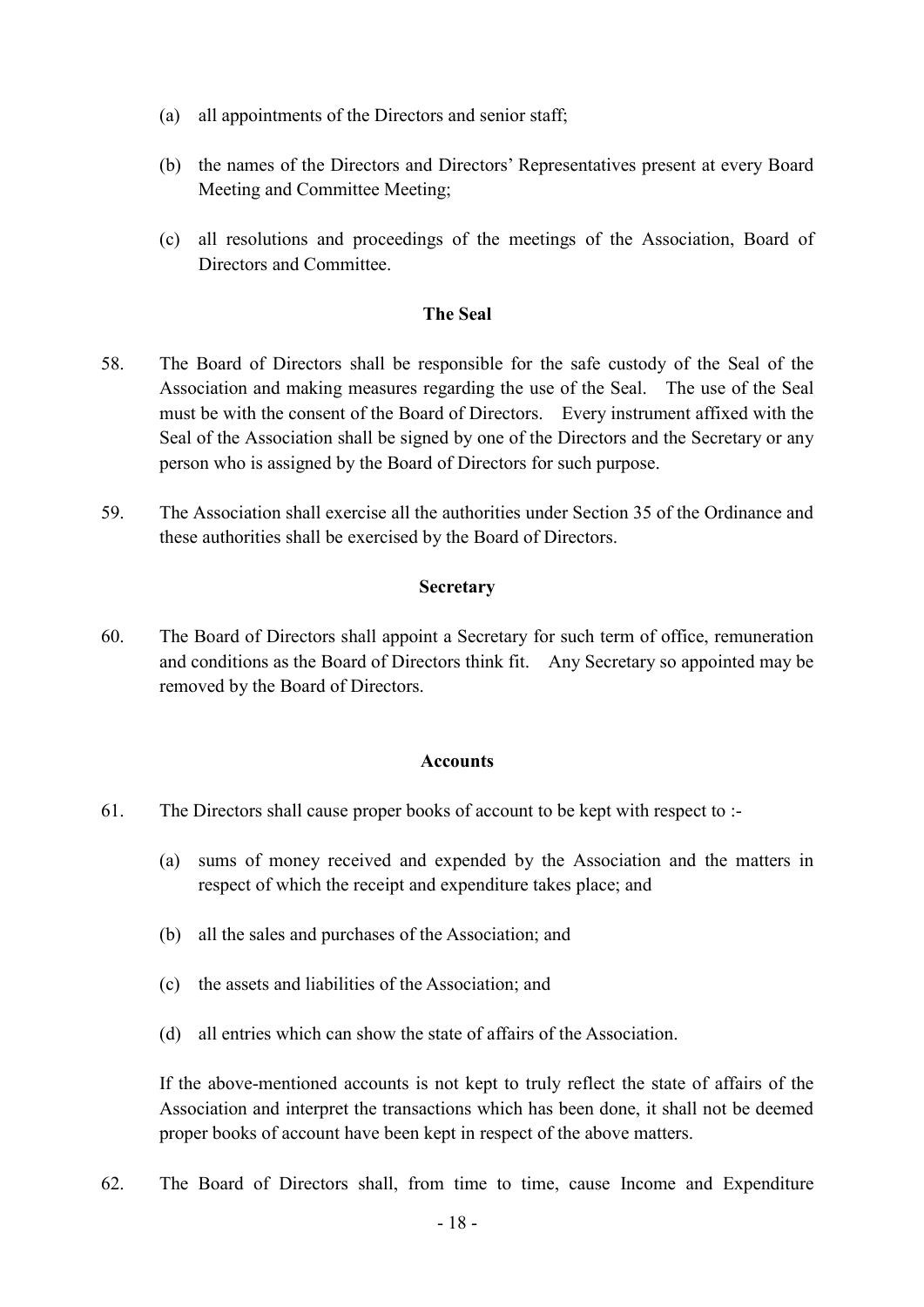Statement and balance sheet and reports to be prepared in accordance with the relevant provision of the Ordinance, and to be laid before the Association in General Meeting as referred to in the Ordinance.

63. The balance sheet (including the documents required by law to be annexed thereto) together with the Directors' and auditors' report which are to be laid before the Association in General Meeting shall be sent to every member who is entitled to vote and every holder of debenture not less than twenty-one days before the date of the meeting but this article shall not require a copy of those documents to be sent to a member who is entitled to vote or a holder of debentures of the Association whose address the Association is unaware and to more than one of the joint holders of any debentures.

#### **Auditors**

64. The appointment and duties of the auditor shall be in accordance with the relevant provision of the Ordinance.

#### **Notices**

65. A notice may be given by the Association to any Member either personally or by post or by electronic means such as facsimile transmission or e-mail transmission to his registered postal address, facsimile number or e-mail address.

.

- 66. Any Member described in the register of Members of the Association by an address not within Hong Kong, who shall from time to time give the Association an address within Hong Kong at which notice may be served upon him, shall be entitled to have notices served upon him at such address, but, save as aforesaid, and subject always to the provisions hereinbefore contained no Member other than a Member described in the register of Members by an address within Hong Kong shall be entitled to receive any notice from the Association.
- 67. When a notice is sent by post, service of the notice shall be deemed to be effected by properly addressing, prepaying postage and posting a letter containing the notice, and to have been effected at the expiration of one week after such letter containing the same was posted, in the case of a facsimile transmission or an e-mail transmission, shall be deemed to have been served at the time of dispatch.

## **Indemnity**

68. Every Director, Secretary, auditor and other senior staff of the Association shall be indemnified by the Association against all losses and liabilities which any such Director, Secretary, member of the Committee, auditor and other senior staff may incur in any way in the discharge of his duties, and the amount required to discharge such indemnity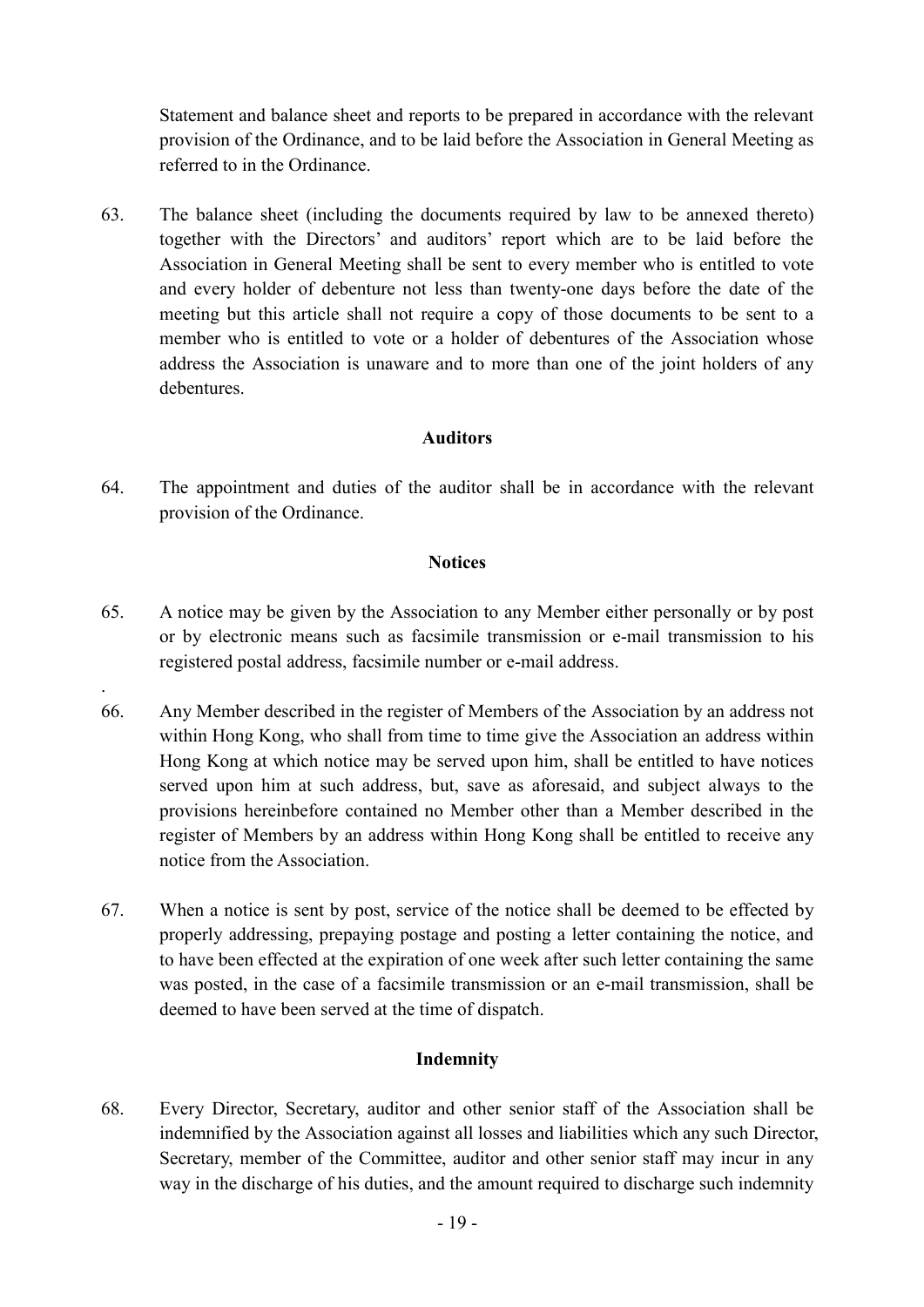shall pay from the assets of the Association, provided that any such losses or liabilities shall not be incurred from any negligence, dereliction of duties or fraud of any such Director, Secretary, auditor and other senior staff.

#### **Amendments**

- 69. Changes to these Articles shall be proposed by the Board of Directors and approved by the Members at a General Meeting.
- 70. Any such change of these Articles shall be displayed at the Registered Office for one week before recording them in the books for inspection of the Members and visitors.

#### **Dissolution**

- 71. Dissolution of the Association by consent of the Members shall consist of unanimous agreement of all its directors together with a vote of at least 75% of all Voting Members, whether present or not, at a meeting which has been publicized in advance to all Members of the Association for the purpose of taking this vote.
- 72. The provisions of the Seventh Clause of the Memorandum of Association relating to the winding up of the Association shall have effect and be observed as if the same were repeated in these Articles.